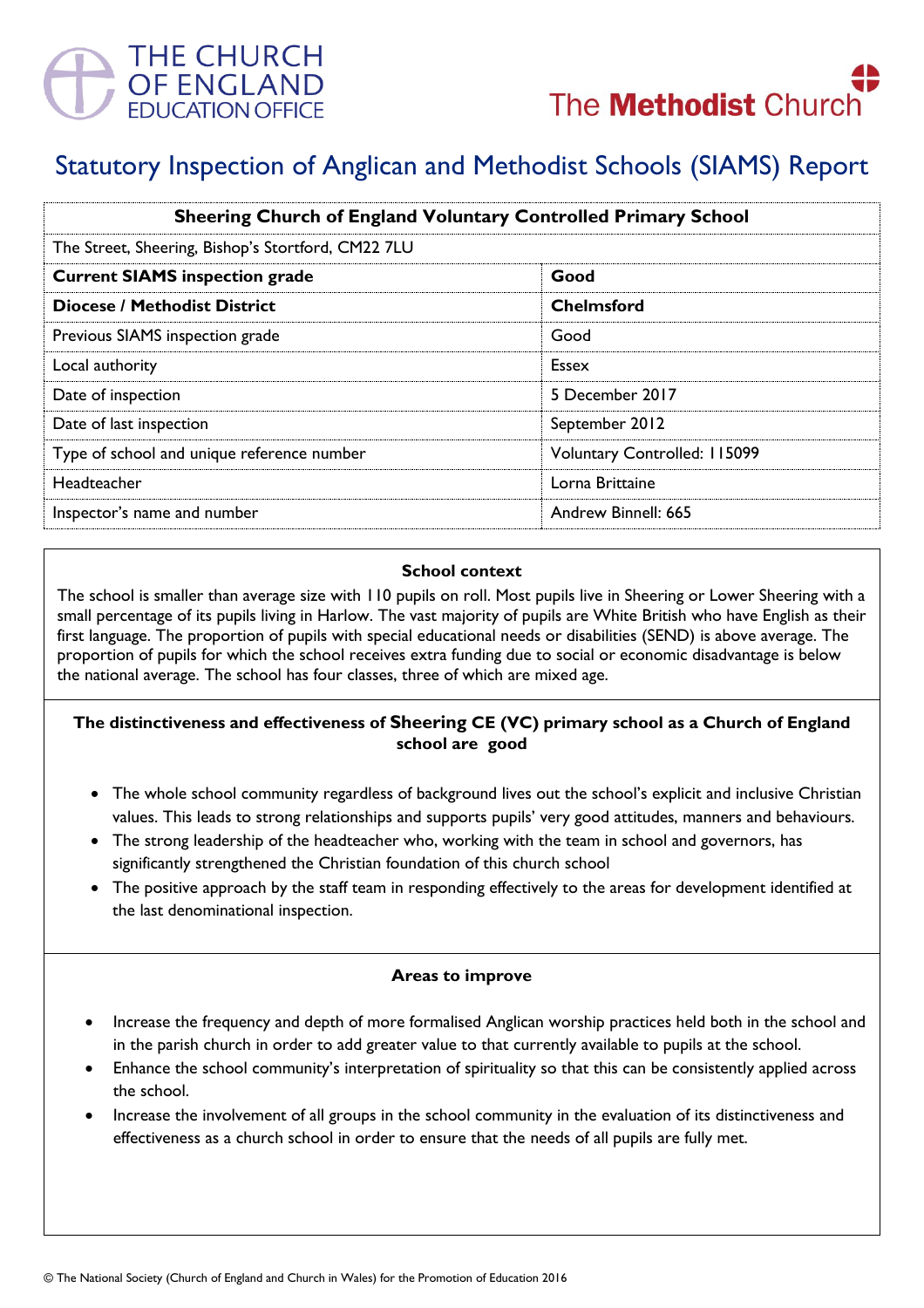## **The school, through its distinctive Christian character, is good at meeting the needs of all learners**

The school makes its Christian values clear and explicit. The school's Christian values were reviewed in January 2015 in line with a recommendation made at its previous denominational inspection. The school researched guidance from the Church of England and liaised with the school council, parents and members of the parish church of St Mary's. They are now in place and are 'terrific': to be trustworthy and honest, endurance, responsible, respectful, independent, forgiveness, inclusive and compassion. They are lived out by pupils and adults across the school. Values are displayed in every classroom in an age appropriate way, giving great meaning to pupils in each of the four classes through well thought out biblical linkages. Christian values contribute in a highly effectively way to the school being a calm and happy place. They also support pupils in the creation of strong relationships and this is demonstrated in their very good attitudes, manners and behaviours. Pupils can recognise and articulate how these Christian values impact on their daily lives, inside and outside of school. One pupil for example commented that 'there are no bullies in this school because we are taught to be kind and respectful.' There are many high quality displays, which reflect the school's Christian character. In the school hall, for example, there is a display of the school values and corridor displays highlighting, for example, spirituality at Sheering school. Displays are updated frequently to keep them relevant. As an example, at the time of this inspection, many displays reflect the Christian season of Advent. The school's curriculum is broad and creative, and there is a good range of extra–curricular clubs and activities for all. These are popular with pupils and uptake is good, providing pupils opportunities to work together both in and out of the classroom. Provision for spiritual, moral, social and cultural (SMSC) development is good overall. Pupils' spiritual development is deepening and contributes to their attitudes and enjoyment of learning. At the beginning of each afternoon, all classes have a 'time to connect' session enabling pupils a time for reflection either as individuals or as a class. Sometimes this time is used to reflect on their thoughts about key messages from their collective worship that morning. On other occasions the time is used promote pupils' well-being or to strengthen pupils' readiness to learn. The school has made some big steps quickly in developing this approach and it now intends to gather its successes and to further strengthen the approach in the light of its experience. This will provide the school with an opportunity to ensure there is consistently applied whole school approach that reflects the age range of pupils. Pupils' outcomes in 2017 indicate that they are above national averages based on attainment at the expected level. From their starting points, the vast majority make good and sometimes very good progress including all groups. The leadership of the school has correctly focussed on raising ambitions of all learners. This is because they rightly recognise that the high attainment and progress of pupils is a key expression of the school's Christian mission as a church school. The living out of the school's Christian values in its daily life results in pupils feeling safe and learning effectively. This means that pupils' wellbeing is taken seriously. Any instances as less than good behaviour are quickly resolved, drawing explicitly on the school's Christian values. One pupil commented 'if you are scared teachers help and comfort you and make you feel very safe,' another stated 'everyone wants everyone to be happy at our school.' Pupils are polite and extremely courteous. They are very proud of their school and its Christian foundation. Children are fully involved in the life of the school as, for example, team leaders, as democratically elected members the school council, eco warriors, as members of the prayer committee, play leaders or as head girl or head boy. The school encourages pupils to think of others and they organise fundraising events for a wide range of charities. The most recent was 'Santa for a Senior' at Hatfield Haven retirement home. The behaviour of and respect for others, as demonstrated by both adults and pupils and reflects well on the school's Christian foundation. As a result of this, pupils want to be at school, with evident improvements in pupils' attendance over time. It is currently above the national average. RE provide a range of opportunities to learn about Christianity, Hinduism, Islam and Judaism. This contributes positively to their developing understanding of difference and diversity.

## **The impact of collective worship on the school community is good**

Well thought out acts of collective worship form an important part of each school day. They impact positively on the school as a whole and on the lives of the individuals within the community. Worship is well planned for the school year by a range of people. This includes the headteacher, the parish priest and a lay preacher. It is delivered effectively and is expressly Christian in character. There is a good balance of biblical material and Christian teaching addressed during worship. This enables pupils to deepen their understanding of Jesus and his importance for Christians. All pupils, irrespective of faith or non-faith background, participate in the worship programme, which supports the community feel of the school effectively. Through worship, pupils develop a good understanding of principal Christian festivals. They also develop an appropriate understanding of the Christian concept of God as Father, Son and Holy Spirit. Saying the Lord's Prayer, singing Christian hymns, songs, and the use of candles are established practice. Pupils' experience aspects of Anglican practice well and this leads to good engagement of pupils in worship. Pupils have a firm understanding of the words and content of the Lord's Prayer and appreciate something of its significance to Christians. Pupils enjoy each act of worship but particularly enjoy their team assembly each week. In this assembly, pupil's achievements are celebrated when they have demonstrated one of the